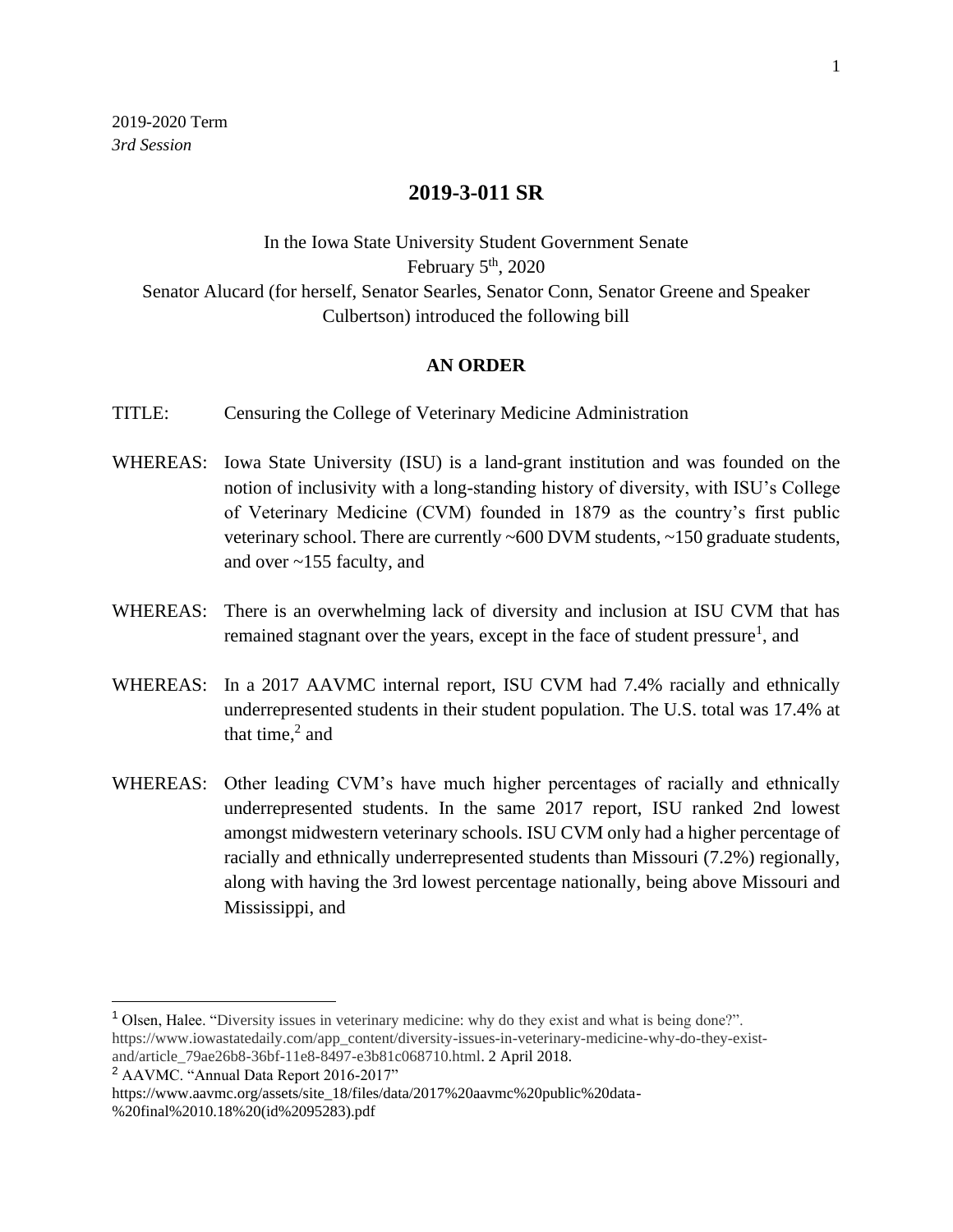- WHEREAS: With the overwhelming lack of diversity and inclusion, there have been documented and reported events of bigotry, racism, xenophobia, and other injustices at CVM, separate from those events that have occurred on ISU's main campus, and
- WHEREAS: In response to anti-LGBTQIA+ sentiment and other campus climate issues, CVM Dean Dan Grooms responded with an email in October 2019 regarding the bigoted behavior occurring on main campus, being one of few Deans amongst the University to acknowledge what was going on. CVM Associate Dean of Academic and Student Affairs Dr. Jared Danielson and Dr. Monica Howard, Director of Student Programs, initially made a public effort to attend campus climate talks on main campus at the time and continue to be advocates within administration for students of marginalized identities, and
- WHEREAS: A select few CVM student leaders have continued pressing administration in order to try and address prejudiced, bigoted and oppressive behavior occurring on both main campus and CVM, and
- WHEREAS: The topics of concern have yet to be addressed directly to the student body outside one Campus Climate Conversation in December 2019 that involved some administrators and members of ISU PD Engagement and Inclusion team, facilitating discourse about campus climate concerns, and
- WHEREAS: At the above Campus Climate Conversation, the Assistant Dean of Academic and Student Affairs expressed concern for ISU CVM's reputation without addressing improvement efforts to campus climate, emphasizing effects on recruitment and invalidated those impacted by racist behaviors. The Assistant Dean also expressed a desire to 'cover up' racist/bigoted incidents at CVM, as he stated the events could upset people. However, without speaking about bigoted incidents, there is no way to actually address them, and
- WHEREAS: Despite it being a violation of the CVM Honor Code, students, including student leaders of the CVM community, have exhibited extremely prejudiced behaviors; many of which have documentation that can be or already has been provided to administration. Many of these behaviors were racist, xenophobic, transphobic, homophobic, and anti-Semitic in nature, and
- WHEREAS: Recent global events, including the novel Coronavirus of 2019 and the current political climate of the United States has led to more overt prejudiced and bigoted behavior amongst students, and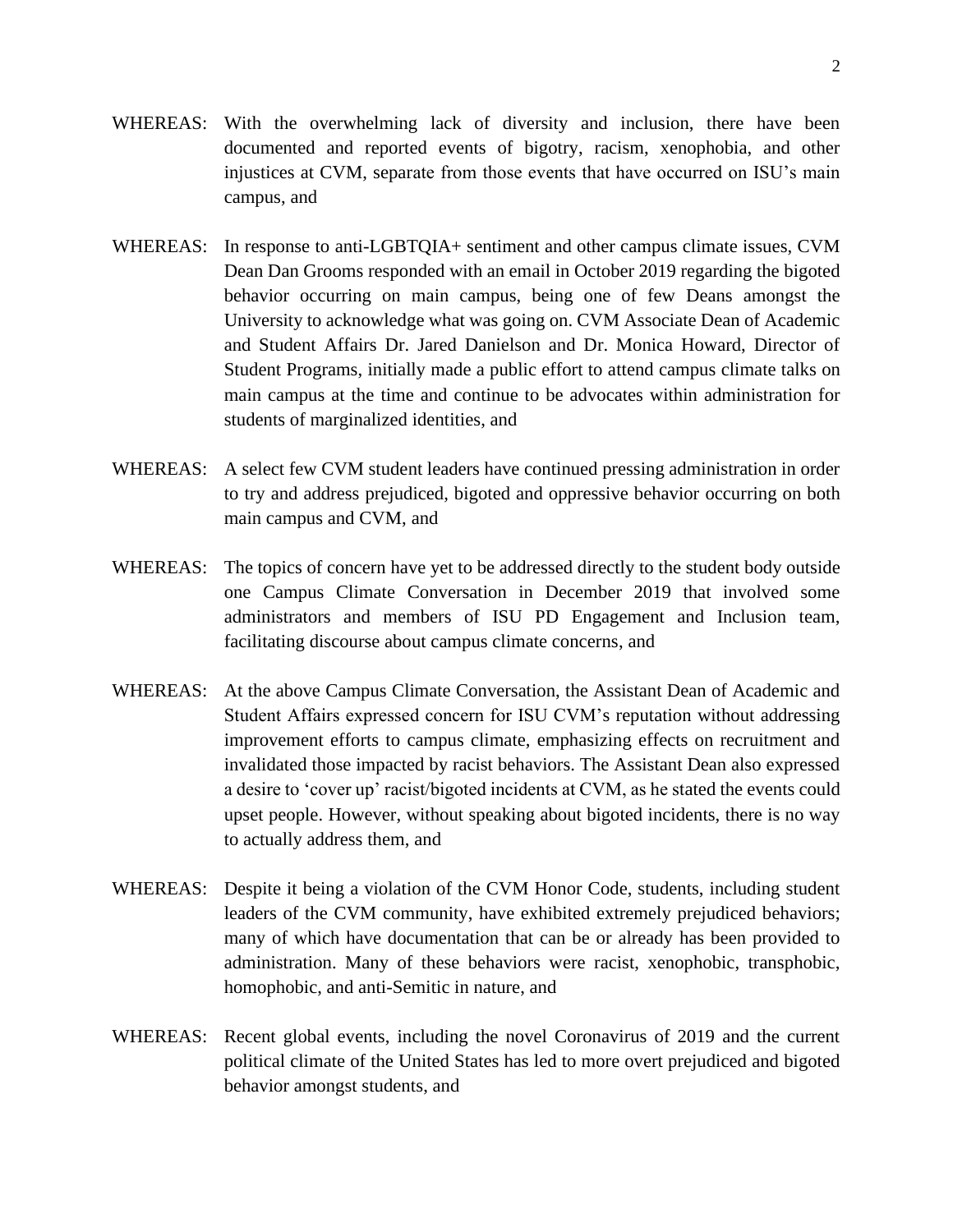- WHEREAS: CVM staff and faculty have also demonstrated prejudicial sentiments, including transphobic and ableist comments, increasingly as the current academic year progresses, and
- WHEREAS: In response to drawing attention to prejudiced and bigoted behavior, tone policing and silencing have been attempted by various student leaders while further derogatory content has continued to be shared, and behaviors have continued, and
- WHEREAS: While Dean Grooms has been sent to diversity and inclusion workshops such as White Men as Full Diversity Partners (WMFDP) prior to the start of Spring 2020 semester, and some staff and faculty have completed the professional certificate program through Purdue University Center of Excellence for Diversity and Inclusion in Veterinary Medicine, the majority of administration and staff/faculty continue to be dismissive of feedback from students regarding the behavior and are more complicit in their responses to racism, bigotry, and exclusion of marginalized identities at CVM, and
- WHEREAS: The above list is not an exhaustive one of the incidents and efforts occurring at CVM, but it is apparent that despite the effort being made by student leaders and advocates, the administration of CVM has grown complacent in their response to bigotry, and campus climate issues, and
- WHEREAS: Research has shown that organizations that implement diversity training in a holistic and integrative way achieve more positive human resource outcomes than those that implement stand-alone initiatives,<sup>3</sup> and
- WHEREAS: The ISU CVM will be an ISCORE (Iowa State Conference on Race and Ethnicity) champion on March 6, 2020. The Thomas L. Hill Iowa State Conference on Race and Ethnicity (ISCORE) is the university's comprehensive forum on issues of race and ethnicity that provides an ongoing platform of sharing and applying new knowledge through presentations and workshops, and
- WHEREAS: As one of two selected colleges to 'champion' for ISCORE, the CVM must lead by example and address current campus climate issues head-on, not their current apathetic response, and

<sup>&</sup>lt;sup>3</sup>Alhejji, Hussain & Garavan, Thomas. (2013). A Review of Diversity Training Programmes in Organisations: Context, Design and Outcomes.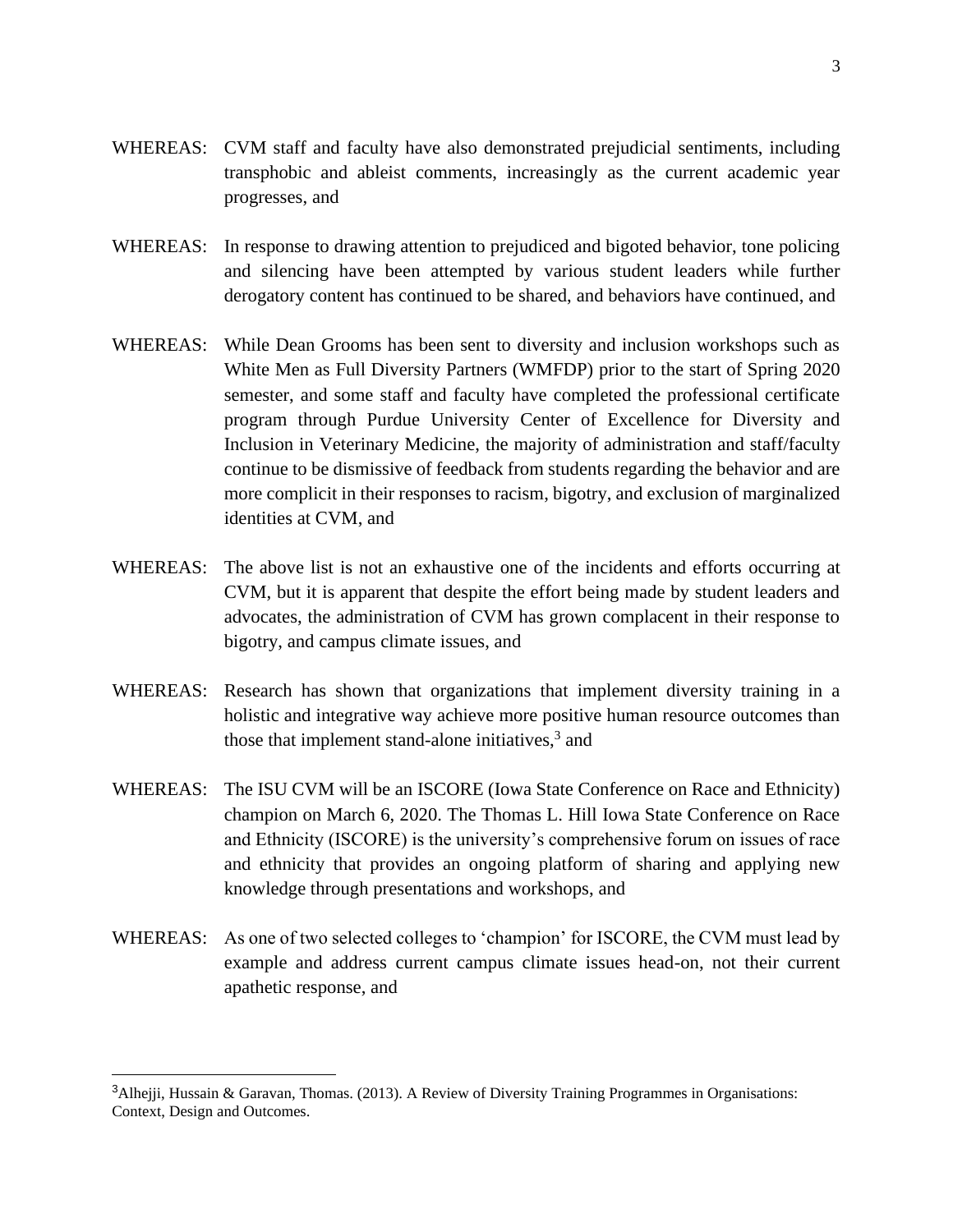- WHEREAS: There is nothing specific about how Diversity and Inclusion is being improved at CVM on the CVM D&I web page<sup>4</sup>, despite undergoing an evaluation and receiving a public report of the current diversity and inclusion status on campus by Dr. Hilda Mejia Abreu, Associate Dean of Admission, Student Life and Inclusivity in Michigan State University CVM,<sup>5</sup> and
- WHEREAS: It should not fall on the students exclusively affected by these events to have to advocate for themselves to be in an environment that is safe, respectful, and free of bigotry. Making marginalized individuals the point people for all things diversity is inequitable and puts pressure on an already burdened group of individuals, and
- WHEREAS: Racism and bigotry have no place or protection on campus as both violate the University's Principles of Community, and with the prolific and public incidents of prejudiced behavior on both ISU main campus and ISU CVM, action must be taken to address the current climate, and
- WHEREAS: Student Government in the past has condemned the lack of response by administrators and associated departments in the face of bigotry and racism, and
- WHEREAS: By censuring the College of Veterinary Medicine Administration, this will push forth productive dialogue and force CVM and University action, so be it therefore
- RESOLVED: That Iowa State University College of Veterinary Medicine Administration by censured for these failures, and be it further
- RESOLVED: That ISU CVM administration considers the demands presented by students addressed to the administration in response to the current climate, and be it further
- RESOLVED: That Student Government recommends the changes stated in the following clauses, and be it further
- RESOLVED: That the ISU CVM administration commits to changing the face of veterinary medicine by contributing to inclusive work and learning environments where everyone can reach their full potential, and be it further

<sup>4</sup> ISU CVM. "Diversity and Inclusion." https://vetmed.iastate.edu/about/about-college/diversity-and-inclusion <sup>5</sup> Abreu, Hilda M. "Iowa State University College of Veterinary Medicine Diversity and Inclusion - Review." https://vetzone.cvm.iastate.edu/download/committees/Office-of-Diversity-and-Inclusion-Review-ISU-CVM-July.pdf